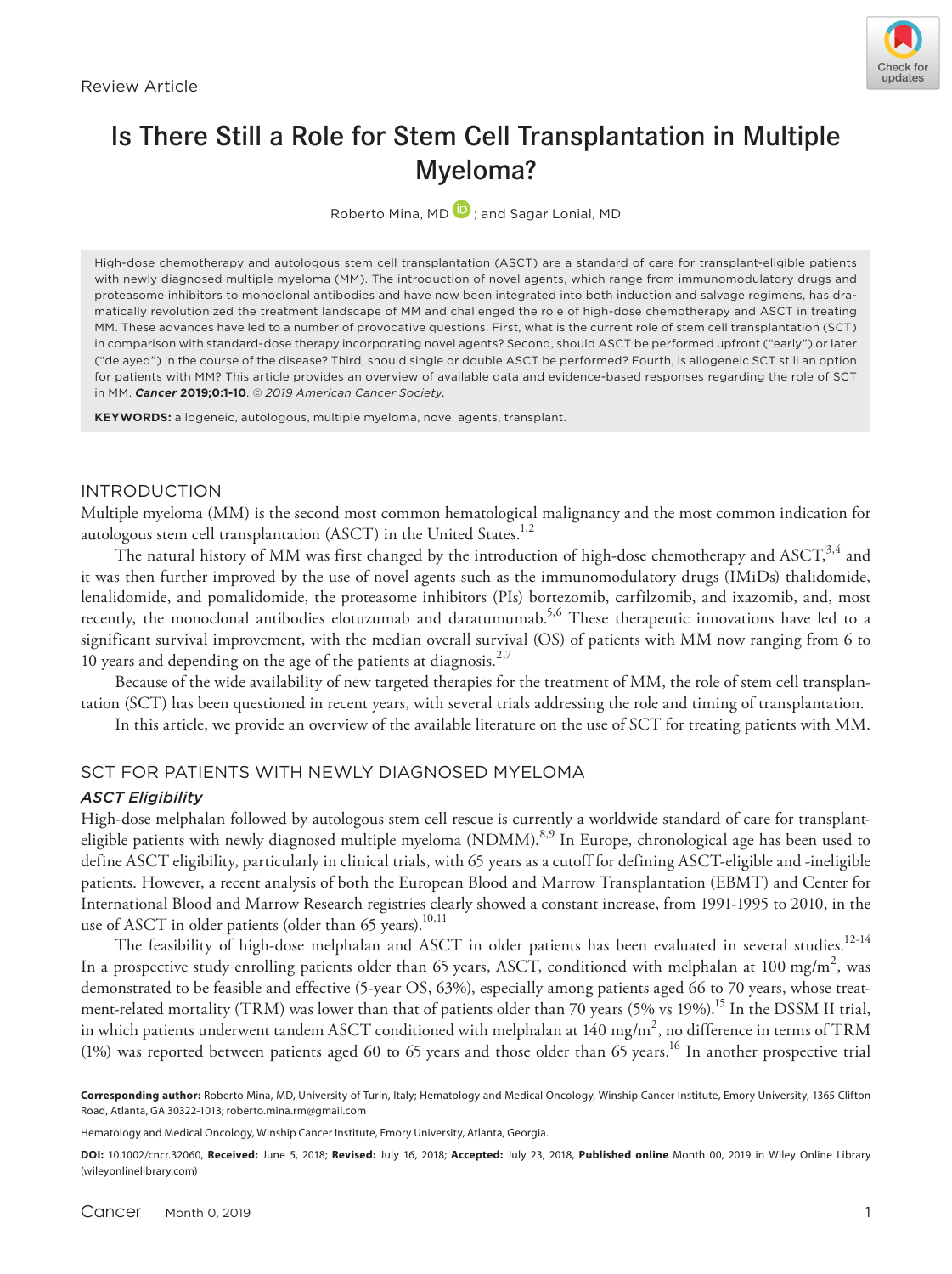

**Figure 1.** ASCT in patients with NDMM. \*Glomerular filtration rate >60 mL/min (renal function); left ventricular ejection fraction >40% (cardiac function); diffusion capacity of carbon monoxide/forced expiratory volume in 1 second >40% to 80% (pulmonary function); and bilirubin level <1.5 × ULN and aspartate aminotransferase/alanine aminotransferase level <2.5 × ULN (hepatic function). ASCT indicates autologous stem cell transplantation; NDMM, newly diagnosed multiple myeloma; PS, performance status; ULN, upper limit of normal.

comparing melphalan at 140 mg/m $^2$  with melphalan at  $200 \text{ mg/m}^2$  in patients older than 65 years, the TRM rate at day +100 from transplantation was 0% in both arms, and this confirmed the feasibility of delivering high-dose melphalan to older patients.<sup>17</sup>

Many studies have confirmed that chronological age is not itself a limitation for ASCT. Instead, organ function and comorbidities as well as the performance status should be taken into consideration to define ASCT eligibility,<sup>18</sup> and currently in the United States, ASCT is considered and may be appraised for patients up to the age of 80 years (Fig. 1).

### *ASCT Versus Non–Transplant-Based Strategies*

The first 2 large trials to compare high-dose chemotherapy and ASCT with standard-dose chemotherapy were conducted by the Intergroup Francophone du Myèlome (IFM) and the Medical Research Council (Table 1). $^{3,4}$ In both trials, high-dose chemotherapy and ASCT significantly prolonged progression-free survival (PFS) and OS in comparison with standard-dose chemotherapy without transplantation. It should be noted that, at the time, limited salvage options were available for these patients, and this accounted for the early improvement in OS in both trials.

Several trials were conducted thereafter to support the benefit of high-dose chemotherapy and ASCT in comparison with standard-dose chemotherapy, although only 1 trial was able to detect a significant OS advantage among patients undergoing  $\text{ASCT}^{23-27}$  However, all the studies comparing ASCT with standard-dose chemotherapy that were published before 2010 did not include novel agents as part of the initial treatment of patients with NDMM. With the incorporation of IMiDs and PIs in the upfront treatment of patients with MM, the need for ASCT as part of the first-line treatment has, therefore, been challenged.

To date, 4 phase 3 trials have compared highdose chemotherapy and ASCT with novel agent–based regimens without ASCT. The first study, published by Palumbo et  $al^{19}$  (RV-MM-209), enrolled 402 patients with NDMM who, after a lenalidomide and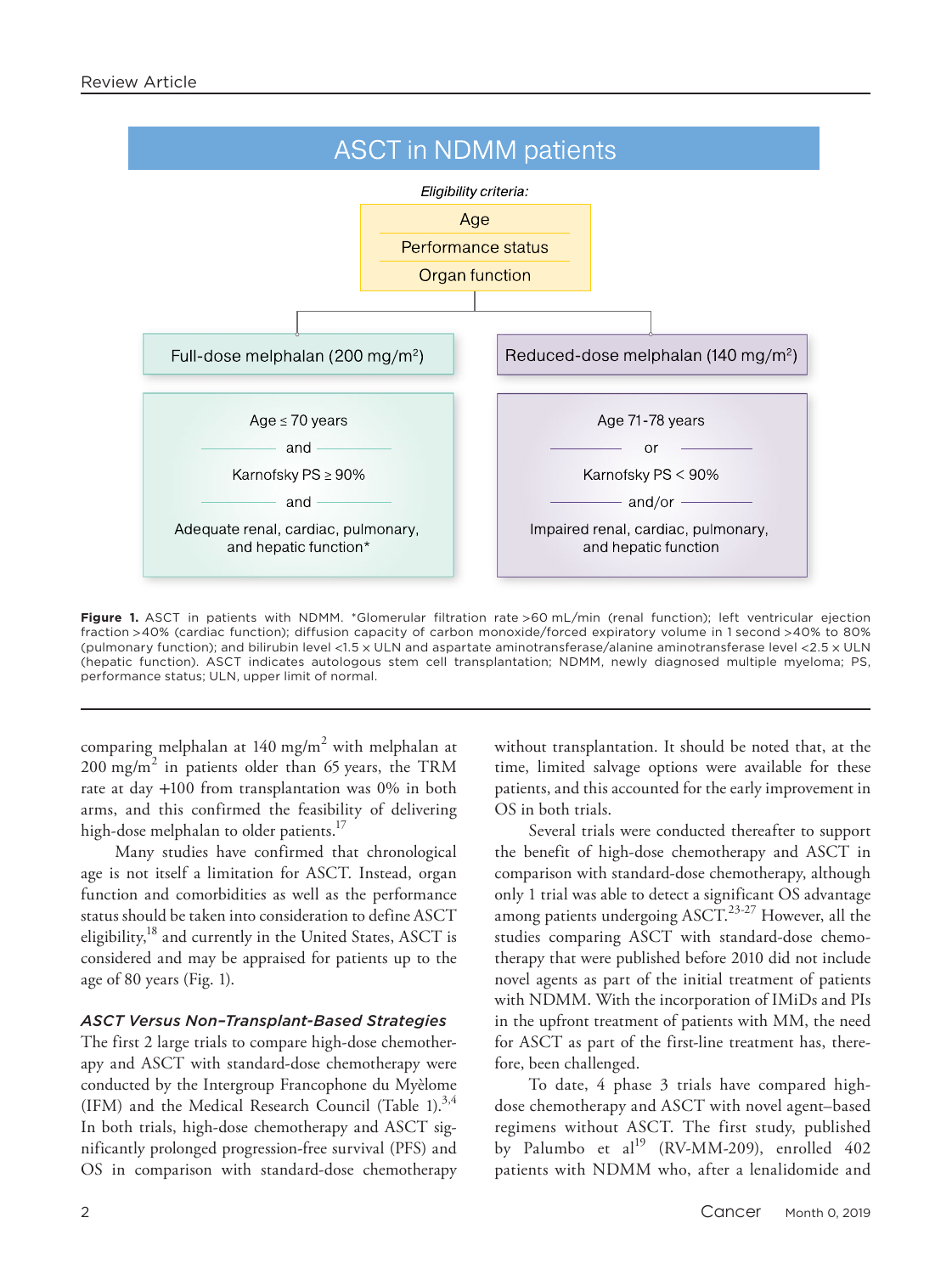| Source                     | <b>Study Design</b>                                                                       | Response          | PFS. Median     | OS, Median      |
|----------------------------|-------------------------------------------------------------------------------------------|-------------------|-----------------|-----------------|
| Palumbo 2014 <sup>19</sup> | MPR $\times$ 6 cycles vs high-dose melphalan + ASCT ( $\times$ 2)                         |                   | 43 vs 22 mo     | 4 y: 82% vs 65% |
|                            |                                                                                           |                   | P < .001        | $P = .02$       |
| Gay 2015 <sup>20</sup>     | $CRD \times 6$ cycles vs high-dose melphalan + ASCT ( $\times$ 2)                         |                   | 43 vs 29 mo     | 4 y: 86% vs 73% |
|                            |                                                                                           |                   | P < .001        | $P = .004$      |
| Cavo 2016 <sup>21</sup>    | VMP $\times$ 4 cycles vs high-dose melphalan + ASCT ( $\times$ 1 vs $\times$ 2)           | >VGPR: 86% vs 74% | 3 y: 66% vs 58% |                 |
|                            |                                                                                           | P < .001          | $P = .037$      |                 |
| Attal 2017 <sup>22</sup>   | $RVD \times 5$ cycles vs high-dose melphalan + ASCT ( $\times$ 1) + RVD $\times$ 2 cycles | CR: 59% vs 48%    | 50 vs 36 mo     | 4 y: 81% vs 82% |
|                            |                                                                                           | P < .001          | P < .001        | $P = NS$        |
|                            |                                                                                           |                   |                 |                 |

**TABLE 1.** Phase 3 Studies Comparing ASCT and Nontransplant Approaches Based on Novel Agents

Abbreviations: ASCT, autologous stem cell transplantation; CR, complete response; CRD, cyclophosphamide, lenalidomide, and dexamethasone; MPR, melphalan, prednisone, and lenalidomide; NS, not significant; OS, overall survival; PFS, progression-free survival; RVD, lenalidomide, bortezomib, and dexamethasone; VGPR, very good partial response; VMP, bortezomib, melphalan, and prednisone.

dexamethasone (Rd) induction, were randomized to either 2 courses of high-dose melphalan (200 mg/m<sup>2</sup>) followed by ASCT or 6 cycles of melphalan, prednisone, and lenalidomide (MPR). Patients in the ASCT arm had significantly longer PFS (median, 43 vs 22 months;  $P < .001$ ) and a higher 4-year OS rate (82% vs 65%;  $P = .02$ ). Similar results were presented by Gay et al<sup>20</sup> in the EMN-441 phase 3 trial, in which 389 patients with NDMM, treated with Rd induction, were randomized to undergo either tandem ASCT or 6 cycles of cyclophosphamide, lenalidomide, and dexamethasone (CRD). Again, patients in the ASCT group displayed a prolonged median PFS (43 vs 29 months; *P* < .001) and a higher 4-year OS rate (86% vs 73%;  $P = .004$ ) in comparison with patients in the no-ASCT arm. In a pooled analysis of the 2 trials, the advantage of ASCT versus a lenalidomide-based approach without ASCT in terms of 5-year PFS (55% vs  $45\%$ ;  $P = .01$ ), progression-free survival 2 (PFS2; 71% vs 62%; *P* = .02), and OS (87% vs 71%;  $P = .03$ ) was confirmed also in patients with a complete response  $(CR).^{28}$ 

The addition of bortezomib to Rd (lenalidomide, bortezomib, and dexamethasone [RVD]) significantly improved the median PFS  $(43 \text{ vs } 30 \text{ months}; P = .002)$ and OS (75 vs 64 months;  $P = .025$ ) in comparison with Rd alone. Therefore, RVD has become a standard of care for patients with  $NDMM.<sup>29</sup>$ 

A formal comparison of ASCT and RVD was performed in the IFM 2009 trial. Seven hundred patients, after 3 RVD induction cycles, were randomized to 1 course of high-dose melphalan (200 mg/m<sup>2</sup>) and ASCT followed by 2 further RVD cycles or 5 RVD cycles without ASCT, and all patients received lenalidomide maintenance. A higher rate of CR (59% vs  $48\%$ ;  $P = .03$ ) and minimal residual disease negativity (79% vs 65%; *P* < .001) among patients in the ASCT arm was observed, and this translated into a 35% reduction in the risk of

progression or death (median PFS, 50 vs 36 months; hazard ratio, 0.65; *P* < .001) in favor of transplant patients in comparison with those who received RVD only. No difference in terms of OS was noted at 4 years; however, a longer follow-up might be needed to highlight an OS difference between the 2 arms, especially in light of the wealth of salvage treatment options that may cloud the OS benefit. $^{22}$  Moreover, in all trials, PFS has been improved with early ASCT, and this suggests an improved depth of response and better disease control for most patients.

In the European EMN02/HO95 trial, which compared 1 or 2 courses of melphalan at 200 mg/m<sup>2</sup> and ASCT with bortezomib, melphalan, and prednisone (VMP) consolidation after a bortezomib-based induction, patients randomized to the ASCT group displayed a higher rate of at least a very good partial response (VGPR; 86% vs 74%; *P* < .001) and a higher 3-year PFS rate (66% vs 58%;  $P = .037$ ) in comparison with patients in the VMP arm.<sup>21</sup>

All the trials comparing ASCT with novel agent– based treatments without transplantation for patients with NDMM that have been conducted so far continue to favor ASCT over a nontransplant approach in terms of high-quality responses and PFS, with 2 trials also reporting a significant OS advantage for patients undergoing ASCT. For these reasons, ASCT still remains the standard of care for transplant-eligible patients with newly diagnosed myeloma.

#### *Early ASCT Versus Delayed ASCT*

Before the introduction of novel agents, the role of early ASCT in comparison with delayed ASCT was addressed in 3 trials. In the study published by Fermand et al,  $^{24}$ a trend toward better PFS  $(P = .07)$  and a longer interval without treatment, symptoms, and treatment-related toxicities was observed for early ASCT over delayed ASCT,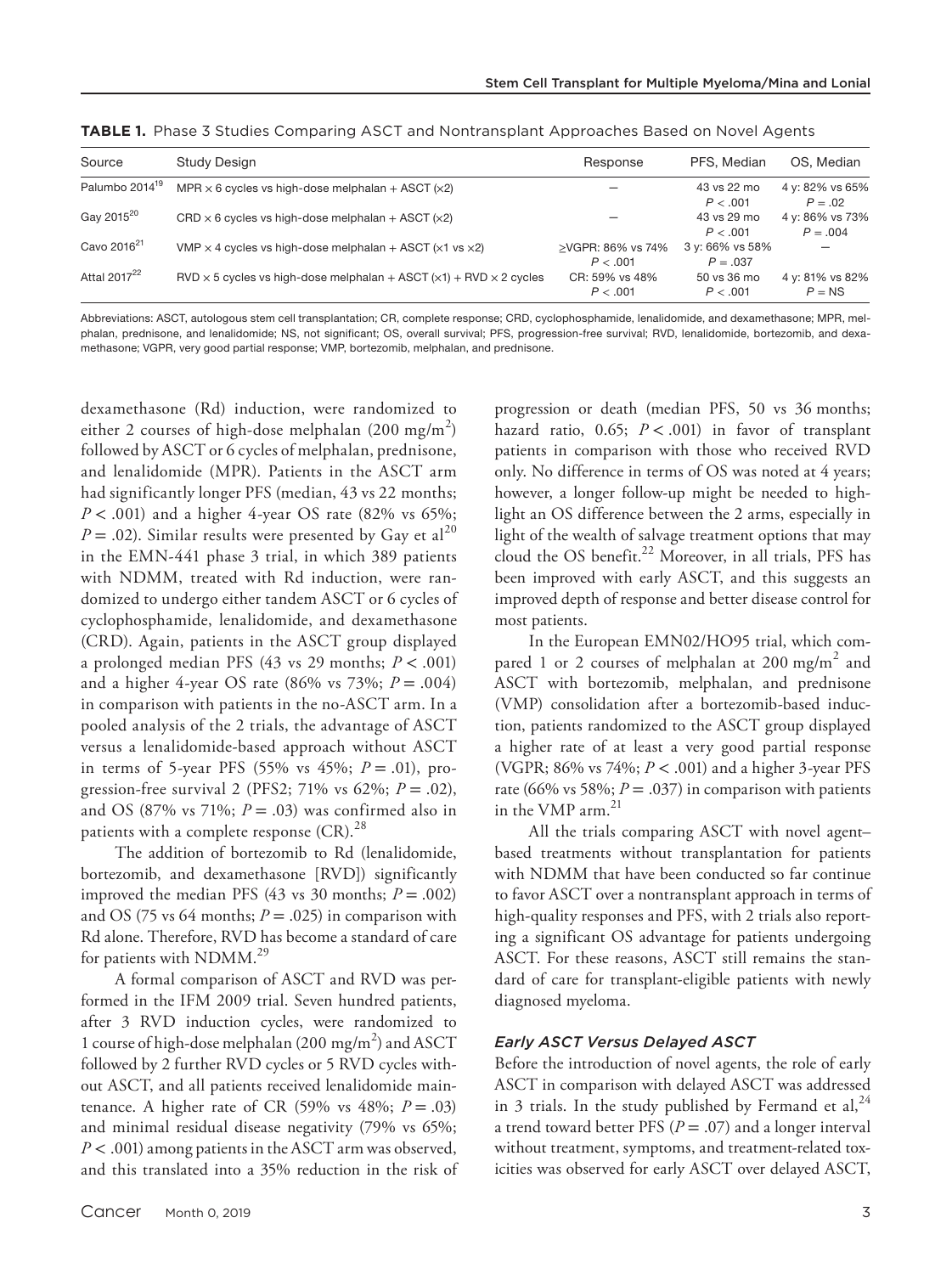| Source                        | <b>Study Design</b>                                                                                                                                                                                         | PFS, Median                                 | OS, Median                    |
|-------------------------------|-------------------------------------------------------------------------------------------------------------------------------------------------------------------------------------------------------------|---------------------------------------------|-------------------------------|
| Attal 2003 $34$               | Mel at 140 mg/m <sup>2</sup> + TBI at 8 Gy + ASCT vs Mel at 140 mg/m <sup>2</sup> + ASCT1 $\rightarrow$ Mel                                                                                                 | 25 vs 36 mo                                 | 48 vs 58 mo                   |
| Fermand 2003 <sup>35</sup>    | at 140 mg/m <sup>2</sup> + TBI at 8 Gy + ASCT2<br>Mel at 140 mg/m <sup>2</sup> + ASCT vs Mel at 140 mg/m <sup>2</sup> + ASCT1 $\rightarrow$ Mel at 140 mg/m <sup>2</sup><br>$+$ VP16 + TBI at 12 Gy + ASCT2 | $P = .03$<br>31 vs 33 mo                    | $P=.1$                        |
| Cavo 200736                   | Mel at 200 mg/m <sup>2</sup> + ASCT vs Mel at 200 mg/m <sup>2</sup> ASCT1 $\rightarrow$ Mel at 140 mg/m <sup>2</sup><br>$+$ Bu at 1 mg/kg $+$ ASCT2                                                         | 25 vs 35 mo<br>$P = .01$                    | 65 vs 71 mo<br>$P=.9$         |
| Mai 2016 <sup>37</sup>        | Mel at 200 mg/m <sup>2</sup> + ASCT $\times$ 1 vs Mel at 200 mg/m <sup>2</sup> + ASCT $\times$ 2                                                                                                            | 25 vs 29 mo<br>$P = NS$                     | 75 ys 79 mo<br>$P = NS$       |
| Cavo 2016 <sup>38</sup>       | Mel at 200 mg/m <sup>2</sup> + ASCT $\times$ 1 vs Mel at 200 mg/m <sup>2</sup> + ASCT1 $\times$ 2                                                                                                           | 45 mo vs NR<br>3 y: 60% vs 73%<br>$P = .03$ |                               |
| Stadtmauer 2016 <sup>39</sup> | Mel at 200 mg/m <sup>2</sup> + ASCT1 $\rightarrow$ lenalidomide maintenance vs Mel<br>at 200 mg/m <sup>2</sup> + ASCT $\times$ 2 $\rightarrow$ lenalidomide maintenance                                     | 38 mo: 57% vs 52%<br>$P = NS$               | 38 mo: 82% vs 83%<br>$P = NS$ |

| TABLE 2. Select Studies Comparing Single and Double ASCT |  |  |  |  |  |  |
|----------------------------------------------------------|--|--|--|--|--|--|
|----------------------------------------------------------|--|--|--|--|--|--|

Abbreviations: ASCT, autologous stem cell transplantation; ASCT1, first autologous stem cell transplantation; ASCT2, second autologous stem cell transplantation; Bu, busulphan; Mel, melphalan; NR, not reported; NS, not significant; OS, overall survival; PFS, progression-free survival; TBI, total body irradiation; VP16, etoposide.

but there was no OS advantage. A North American cooperative study comparing high-dose therapy and ASCT with standard-dose therapy offered delayed ASCT to patients in the standard-dose arm; approximately 50% of these patients with follow-up underwent ASCT at relapse. At 7 years, the OS was equal for the patients in the 2 arms  $(38\% \text{ vs } 39\%).^{26}$  From the randomized CIAM study, which was specifically designed to compare early and delayed ASCT, a preliminary analysis, reported in abstract form, showed no OS difference between the 2 arms. $30$ 

Two retrospective analyses compared early ASCT (within 12 months of the diagnosis) and delayed ASCT (beyond 12 months). Kumar et  $al<sup>31</sup>$  analyzed 290 patients treated with an IMiD-based induction who subsequently underwent ASCT. They showed similar median times to progression (TTPs) from ASCT (20 vs 16 months; *P* = not significant) as well as no difference in terms of 4-year OS (73% in both groups) with early and delayed ASCT. However, the reasons for delayed ASCT are not clear, and a higher percentage of patients in the delayed ASCT group had deeper responses to induction therapy. Furthermore, this analysis may have limited value because of the short TTP in both arms. Similar results were reported by Dunavin et  $al^{32}$  in an analysis of 167 patients undergoing early or delayed ASCT; despite a trend toward a longer median TTP in the early ASCT group (28 vs 23 months;  $P = .055$ ), no differences in terms of OS were noted between the 2 groups at 3 (90% vs 82%) and 5 years (63% vs 63%). Again, the median TTP was shorter than those seen in trials with modern maintenance approaches.

These trials showed the feasibility of delayed ASCT; however, because of the lack of randomization and the absence of stratification for baseline characteristics, it is not clear which subgroup of patients can actually benefit the most from delayed ASCT.

In a pooled analysis of the RV-MM-209 and EMN-441 studies, only 53% of the patients who did not undergo ASCT as part of their first-line treatment were able to undergo ASCT at relapse. Patients who underwent ASCT upfront not only had longer PFS but also benefited from longer 4-year PFS2 (71% vs 54%; *P* < .001) and OS (84% vs 70%;  $P < .001$ ) in comparison with those who underwent delayed ASCT.<sup>33</sup> It must be noted that the patients in the nontransplant arm were treated with a suboptimal induction and consolidation (Rd-MPR/ CRD) approach in comparison with current 3-drug regimens including a PI and an IMiD.

Nonetheless, this pooled analysis shows that a fraction of patients who do not undergo ASCT upfront may not be able to undergo it at relapse. A possible explanation for this phenomenon is related to the aging of patients, the deterioration of their performance status and comorbid conditions, and the type of relapse. However, in the more recent IFM 2009 trial, a higher proportion of patients (79%) who did not undergo ASCT upfront were instead able to undergo salvage autologous stem cell transplantation (sASCT), and this probably is reflected in the lack of OS observed between the 2 arms. Longer follow-up is needed to evaluate the impact of delayed ASCT on PFS2 and  $OS.<sup>22</sup>$ 

#### *Single ASCT Versus Tandem ASCT*

The role of tandem ASCT as an upfront treatment in patients with NDMM and its superiority over single ASCT have been investigated with conflicting results, and this still remains a matter of discussion (Table 2).

The first evidence of the superiority of tandem ASCT over single ASCT came from the IFM study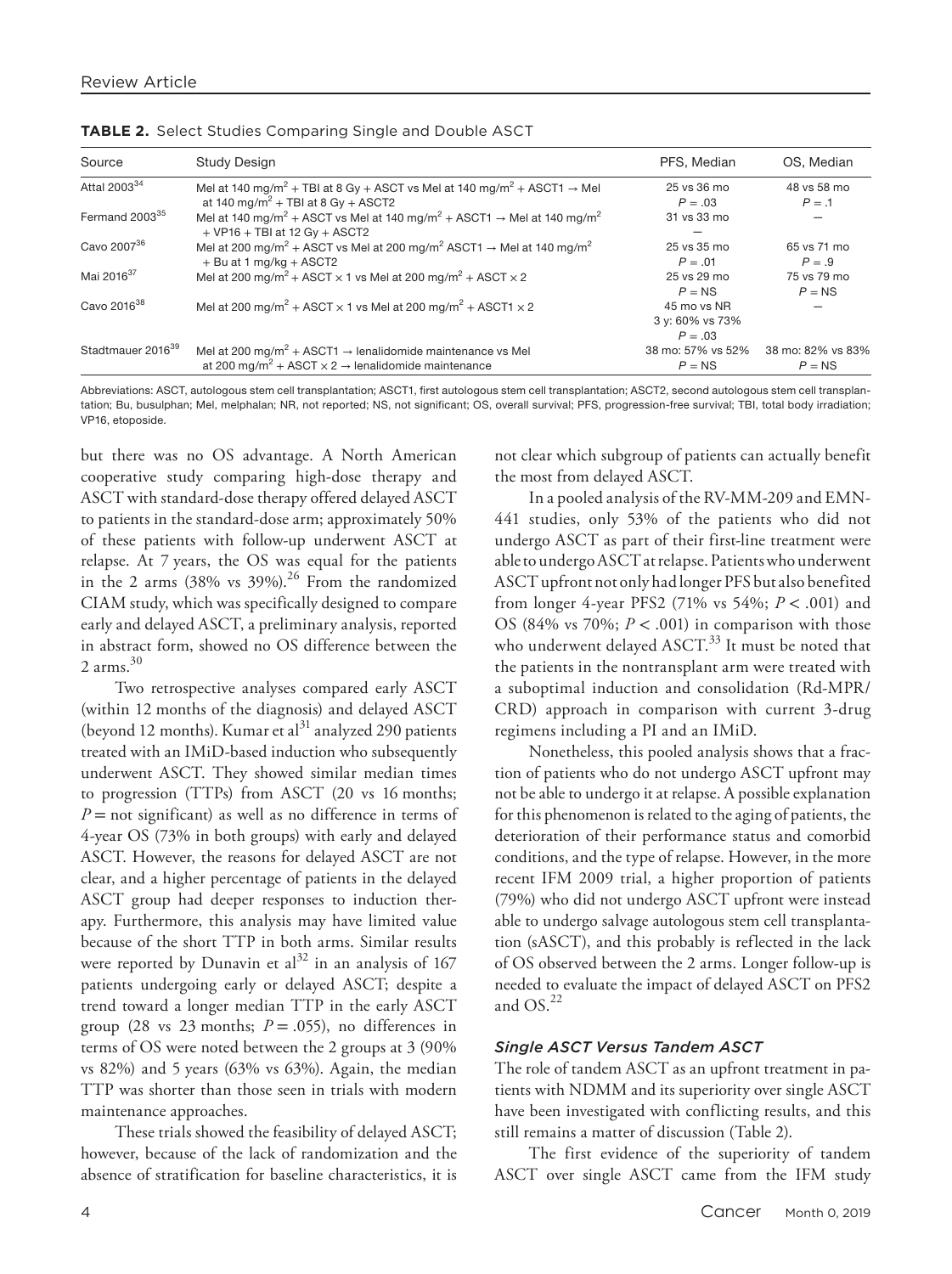published in 2003, which demonstrated longer median event-free survival (36 vs 25 months; *P* = .03) and OS (58 vs 48 months;  $P = .01$ ) in patients undergoing tandem ASCT. In a subgroup analysis, the authors reported that the patients who benefited the most from tandem ASCT were those who failed to achieve a VGPR after the first ASCT, which may be expected because the induction therapy did not include novel agents.<sup>34</sup>

In the Italian trial published by Cavo et al,  $36$ patients undergoing tandem ASCT had a higher rate of CR (47% vs 33%) and significantly prolonged median event-free survival (35 vs 23 months;  $P = .001$ ) but similar OS (median, 71 vs 65 months;  $P = .9$ ) in comparison with patients who underwent single ASCT. Similarly, in a randomized study by Fermand et  $al<sup>35</sup>$  conducted in patients with NDMM, double ASCT has yet to show an  $\rm{OS}$  advantage over single ASCT. Sonneveld et al $^{40}$  compared a nonmyeloblative approach (2 cycles of melphalan at 70 mg/m $^2$ ) with the same regimen followed by ASCT in a phase 3 study; despite a higher CR rate (32% vs 13%; *P* < .001) and prolonged median PFS (27 vs 24 months;  $P = .006$ ), no difference in OS (50 vs 55 months) was observed between the 2 arms.

More recently, in a pooled analysis of 4 European trials, the median PFS was longer (50 vs 38 months; *P* < .001) and the 5-year OS rate was higher (75% vs 63%;  $P = .002$ ) in patients receiving a second transplant in comparison with patients for whom a single ASCT was planned.<sup>41</sup>

Similar results have been reported in a preliminary analysis of the European EMN02/HO95 trial, in which patients who underwent tandem ASCT had a significantly higher 3-year PFS rate (74% vs 62%;  $P = .005$ ) in comparison with those who underwent single ASCT. $38$ 

To address the role of consolidation therapy after a first ASCT, the phase 3 STAMINA trial randomized patients with NDMM who previously underwent a first ASCT to either a second ASCT or RVD consolidation followed by lenalidomide maintenance. $39$ At 38 months, the investigators found no differences in terms of PFS (57% vs 57%) or OS (86% vs 82%) between the 2 groups.

If we take into consideration the conflicting results published so far, a second ASCT appears to be a feasible and reasonable option, especially for patients with highrisk MM and those who fail to achieve at least a VGPR after the first transplant. Ongoing and future randomized trials should ultimately define the role of tandem ASCT in the general population.

# *Early Allogeneic Stem Cell Transplantation*

Allogeneic stem cell transplantation (allo-SCT) is regarded as a potentially curative approach for MM because of the graft-versus-myeloma effect mediated by the donor immune system.42 However, despite its biological rationale, the role of allo-SCT in the treatment of MM is limited.

Two meta-analyses including studies that compared allo-SCT with ASCT as the initial treatment for NDMM failed to demonstrate the superiority, in terms of PFS and OS, of allo-SCT over ASCT; this was despite higher rates of CR among patients in the allo-SCT group, who also experienced higher TRM than the ASCT group, and early and late relapses continue to be a major cause of treatment failure.  $4\overline{3},44$ 

To combine a highly effective cytoreductive procedure yet take advantage of the graft-versus-myeloma effect, a tandem ASCT/mini-allo-SCT approach, using a reduced-intensity conditioning (RIC) regimen, was designed, and it was compared with the standard tandem ASCT approach for the initial treatment of patients with myeloma (Table 3).

In 2 trials only, both of which were not randomized and were designed before the novel agent era, patients who underwent tandem ASCT/allo-SCT had a clear PFS and OS advantage in comparison with patients undergoing tandem ASCT. These results were not confirmed by other studies, in which neither PFS nor OS was prolonged with ASCT/allo-SCT in comparison with tandem ASCT. $45-52$  Notably, the majority of those trials did not incorporate the use of novel agents into the induction and consolidation/maintenance phase.

To date, allo-SCT is not routinely recommended as part of the initial treatment of patients with NDMM because of the increased toxicity and the lack of a clear benefit for most patients. However, for young, selected, and motivated patients with high-risk MM, allogeneic transplantation may be considered, preferentially in the context of a clinical trial. $8,9$ 

# SALVAGE SCT FOR PATIENTS WITH RELAPSED AND/OR REFRACTORY MYELOMA

# *sASCT*

Several retrospective studies have evaluated the role of sASCT in the relapse setting, and they have demonstrated that ASCT for a second or even third time is a feasible and effective treatment option among patients who have previously undergone ASCT.<sup>53-55</sup>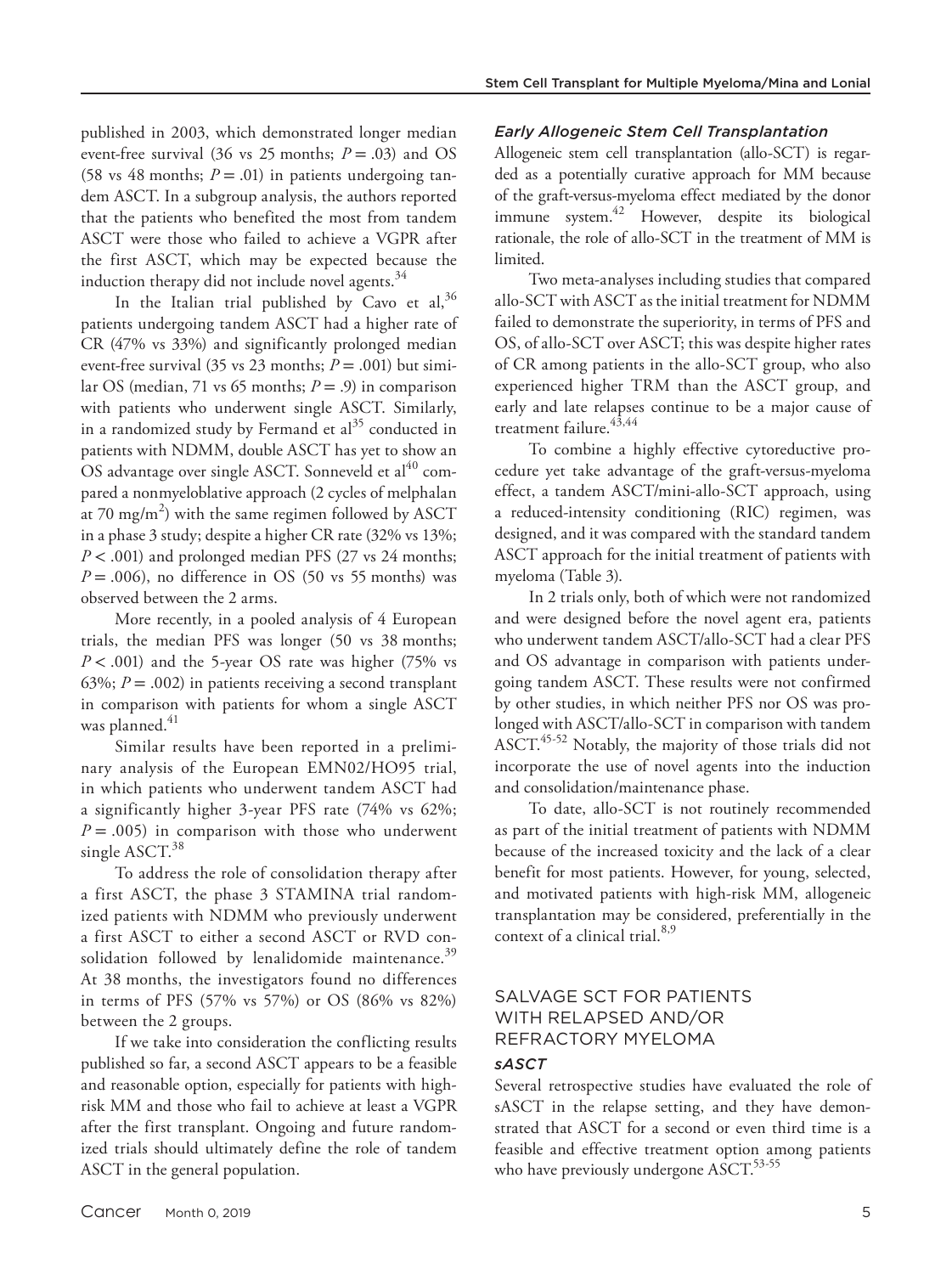|                                                              |                                                      | <b>Conditioning Regimens</b> |                                       |                          |                          |                                                             |            |
|--------------------------------------------------------------|------------------------------------------------------|------------------------------|---------------------------------------|--------------------------|--------------------------|-------------------------------------------------------------|------------|
| Source                                                       | Population                                           | <b>ASCT</b>                  | Allo-SCT                              | Follow-Up.<br>Median, mo | PFS. Median              | OS, Median                                                  | <b>TRM</b> |
| Garban 2006 <sup>45</sup><br>Moreau 2008 <sup>46</sup>       | Patients with NDMM with<br>del13 and B2M $>$ 3 mg/dL | Mel200, Mel220               | Bu and Flu                            | 56                       | 22 vs 19 mo<br>$P = .58$ | 48 vs 34 mo<br>$P = .07$                                    | NA vs 11%  |
| Bjorkstrand 2011 <sup>47</sup><br>Gahrton 2013 <sup>48</sup> | Patients with NDMM                                   | Mel200                       | Flu and TBI at<br>200 CG <sub>V</sub> | 86                       | $P = .027$               | 8 y: 12% vs 22% 8 y: 39% vs 49% 3 y: 3% vs 13%<br>$P = .03$ |            |
| Bruno 2007 <sup>49</sup><br>Giaccone 2011 <sup>50</sup>      | Patients with NDMM                                   | Mel200                       | TBI at 200 cGv                        | 96                       | 35 ys 29 mo<br>$P = .02$ | 80 ys 54 mo<br>$P = .01$                                    | 2% vs 10%  |
| Rosinol 2008 <sup>51</sup>                                   | Patients with NDMM not in<br>nCR/CR after 1st ASCT   | Mel200 or CVB                | Flu and Mel                           | 62                       | 31 mo vs NR<br>$P = .08$ | 58 mo ys NR<br>$P=.9$                                       | 5% vs 16%  |
| Krishnan 2011 <sup>52</sup>                                  | Patients with NDMM after<br>prior ASCT               | Mel200                       | TBI at 200 cGy                        | 40                       | $P = 7$                  | 3 y: 46% vs 43% 3 y: 80% vs 71%<br>$P = 2$                  | <b>NA</b>  |

**TABLE 3.** Select Studies Comparing Tandem ASCT and Autologous/Allogeneic Reduced-Intensity Conditioning Stem Cell Transplantation in Patients With NDMM

Abbreviations: allo-SCT, allogeneic stem cell transplantation; ASCT, autologous stem cell transplantation; B2M, β<sub>2</sub>-microglobulin; Bu, busulphan; CR, complete response; CVB, cyclophosphamide, etoposide, and carmustine; del13, deletion 13q; Flu, fludarabine; Mel200, melphalan at 200 mg/m<sup>2</sup>; Mel220, melphalan at 220 mg/m<sup>2</sup>; NA, not available; nCR, nearly complete response; NDMM, newly diagnosed multiple myeloma; NR, not reported; OS, overall survival; PFS, progression-free survival; TBI, total body irradiation; TRM, treatment-related mortality.

A retrospective analysis of the EBMT registry showed that sASCT was safe (1-year nonrelapse mortality [NRM], 2%) and effective (3-year OS, 46%). This study also demonstrated that patients with a long relapse-free interval from their previous ASCT (>36 months) had longer PFS  $(P = .045)$  and OS  $(P = .019)$  in comparison with patients with a shorter relapse-free interval  $(<$ 36 months).<sup>56</sup>

Similar results were confirmed in a retrospective analysis by Lemieux et al,  $57$  in which 93% of the patients achieved at least an objective response after sASCT, with 46% of them reaching a VGPR. No treatment-related deaths were observed, and the median PFS after sASCT was 18 months. Again, the duration of response from previous ASCT (>24 months) was associated with longer PFS and OS.

In a matched-pair analysis comparing sASCT with conventional chemotherapy in patients previously treated with ASCT, sASCT significantly extended the median OS (56 vs 25 months;  $P = .04$ ) in comparison with conventional chemotherapy.<sup>58</sup>

The only prospective evaluation of sASCT has been conducted in the context of the Myeloma X trial; at relapse, after a bortezomib-based re-induction, patients were randomized to sASCT or cyclophosphamide. sASCT significantly extended median PFS (19 vs 11 months; *P* < .001), but not OS (65 vs 56 months; *P* = .19), in comparison with cyclophosphamide. However, the use of salvage cyclophosphamide alone is not considered a standard treatment approach because of the wide availability of novel agents at relapse.<sup>59</sup>

A retrospective analysis showed that a sASCT was safe (TRM, 6%) and effective (CR rate, 44%; median

PFS, 14 months) even in patients who received maintenance therapy after upfront ASCT.<sup>60</sup>

These studies have demonstrated that sASCT is a safe and effective treatment option for patients with relapsed and refractory MM. Both the American and European guidelines regard sASCT as a feasible treatment option for relapsed patients with previous adequate stem cell collection.<sup>8,9,61</sup>

However, because of the growing number of effective antimyeloma drugs, it is important to carefully select those patients who might benefit the most from sASCT (eg, prolonged remission from first ASCT and adequate performance status).

#### *Salvage Allo-SCT*

Data on allo-SCT in the relapse setting are scarce and are mainly provided by retrospective analyses and single-center institutions. A European analysis of the EBMT registry on the use of allo-SCT among patients with MM showed a steady increase in the use of allo-SCT, particularly later in the course of the disease, with a parallel increase in the use of RIC over myeloablative conditioning. Among 3405 patients with MM undergoing allo-SCT after ASCT, the 5-year PFS and OS rates were 15% and 32%, respectively, whereas the NRM rate was 29%; this confirmed high toxicity and relapse rates with limited benefit.<sup>62</sup>

In a retrospective study including 169 patients with MM who had relapsed after their first ASCT, 68 patients who had an available donor and underwent RIC allo-SCT were compared with 94 patients without a donor.<sup>63</sup> At 2 years, PFS was prolonged in the donor group (42%) in comparison with the no-donor group  $(18\%; P < .001)$ but at a the cost of a significantly higher incidence of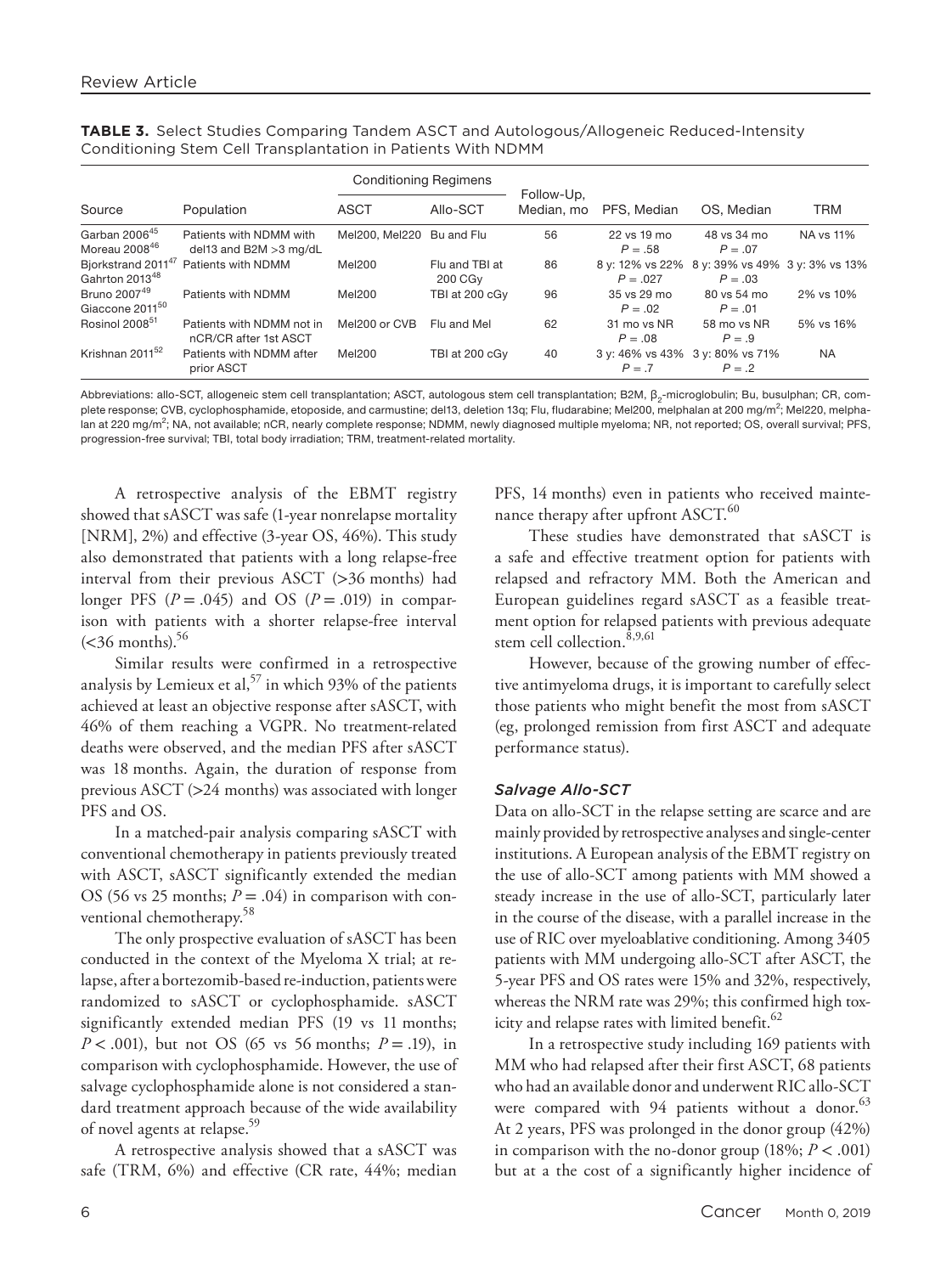NRM (22% vs 1%; *P* < .001). This was likely reflected in the lack of an OS difference between the 2 groups  $(54\% \text{ vs } 53\%; P = .33).$ 

Freytes et al<sup>64</sup> evaluated 289 patients undergoing either ASCT for a second time or allo-SCT after their first ASCT. At 1 year, NRM was significantly higher in the allo-SCT group than the second ASCT group (13% vs 2%; *P* < .001), whereas the 3-year PFS (6% vs 12%) and OS rates (20% vs 46%) were higher among patients undergoing ASCT for a second time.

Kroger et al<sup>65</sup> showed allo-SCT to be effective as a salvage treatment for patients relapsing after ASCT, with an overall response rate at day +100 after transplantation of 95%, which included 46% of the patients achieving a CR. Notably, NRM was significantly lower in patients with human leukocyte antigen–matched SCT in comparison with patients with mismatched SCT (10% vs 53%;  $P = 0.001$ ). At 5 years, the PFS rate was 20%, although 41% of the matched patients with a CR were alive and free from progression. This study demonstrates that a careful selection of patients and donors can optimize the efficacy and safety of allo-SCT, yet it does not make a sufficiently convincing case for allo-SCT in the salvage setting.

To date, there is no clear advantage for salvage allo-SCT over ASCT, particularly when we consider the constantly improving treatment armamentarium and the availability of targeted drugs and immunological approaches for treating MM. Thus, the role of allo-SCT at relapse remains limited to clinical trials.

# SCT FOR PATIENTS WITH HIGH-RISK MM

MM is characterized by a variety of recurrent cytogenetic and molecular abnormalities. Of them,  $t(4;14)$ ,  $t(14;16)$ , t(14;20), del17p, -gain of 1q and 1p deletion have been associated with a poor prognosis.<sup>66</sup>

In a pooled analysis of 4 European phase 3 trials, high-risk patients, defined as those harboring either t(4;14) or del17p or failing to achieve a CR after the induction phase, greatly benefited from tandem ASCT in comparison with patients who underwent a single ASCT in terms of both PFS (median, 42 vs 21 months; hazard ratio, 0.41; *P* = .006) and 5-year OS (70% vs 17%; hazard ratio, 0.22; *P* < .001).41

More recently, a subset analysis of patients with high-risk MM treated in the context of the EMN02/ HO95 trial showed a positive impact on PFS of double ASCT versus single ASCT (hazard ratio, 5.7; *P* = .024). This, however, is in contrast with the STAMINA trial, which demonstrated no benefit from tandem ASCT, even among high-risk patients. A possible explanation for

this discrepancy lies in the different induction regimens of the 2 studies: bortezomib, cyclophosphamide, and dexamethasone in the EMN02/HO95 study and RVD (predominantly) in the STAMINA trial. The different induction therapy may at least partially account for the PFS benefit seen in the European trial in favor of tandem ASCT. At present, the benefit of tandem ASCT for high-risk patients remains unclear, particularly if RVD induction is used.

To evaluate the role of allo-SCT in patients with high-risk fluorescence in situ hybridization, Roos-Weil et al<sup> $67$ </sup> conducted a retrospective analysis of 143 patients with MM who underwent allo-SCT either as part of the initial strategy or as salvage treatment, and they compared their outcomes with those of standard-risk patients. The authors found no difference in the 3-year PFS rate (30% vs 17%; *P* = .9), relapse rate (53% vs 75%; *P* = .9), or OS rate (45% vs 39%;  $P = .8$ ) between patients with high- and standard-risk fluorescence in situ hybridization. TRM was 25% at 2 years, and 47% and 43% of the patients developed any-grade acute and chronic graftversus-host disease, respectively. Interestingly, the occurrence of chronic graft-versus-host disease was associated with prolonged PFS. In the study conducted by the IFM and including high-risk patients, no PFS/OS benefit was observed in patients undergoing tandem ASCT or ASCT/allo-SCT.<sup>46</sup>

Kroger et al<sup>65</sup> retrospectively analyzed the outcomes of 73 patients with high-risk myeloma treated with either tandem ASCT or tandem ASCT/allo-SCT; although no significant differences were noted in terms of the molecular remission rate (50% vs 40%) or 5-year PFS (24% vs 30%;  $P = .7$ ) between the 2 groups, patients in the tandem ASCT/allo-SCT group had significantly higher 1-year NRM (23% vs 2%) than those in the tandem ASCT group.

On the basis of these data, the International Myeloma Working Group recommended the consideration of tandem ASCT for NDMM with high-risk cytogenetic features.<sup>66</sup> Allo-SCT, though not routinely recommended, may be considered for young patients with high-risk MM in the context of a clinical trial.

In conclusion, even in the era of novel agents, ASCT remains a standard of care for transplant-eligible patients with NDMM. ASCT improves the depth and quality of responses and prolongs survival in comparison with standard-dose therapy; it is, therefore, an essential component of a complex treatment strategy that integrates the use of novel agents in induction and consolidation/maintenance with high-dose chemotherapy and ASCT. Taking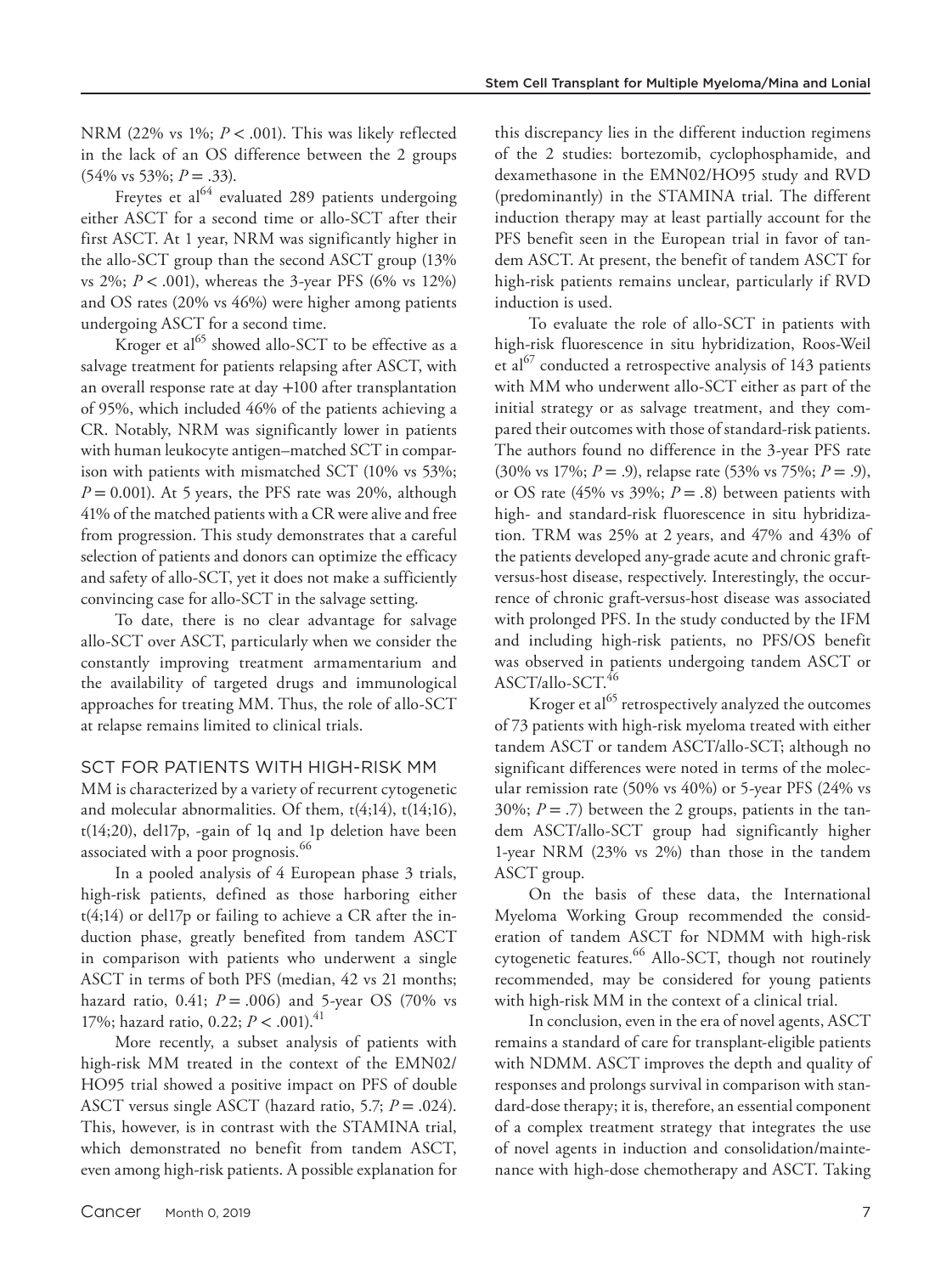into consideration the efficacy and safety of ASCT, as well as data from randomized studies showing that a significant proportion of patients might not undergo ASCT at relapse, we recommend performing ASCT as part of the initial treatment because the disease is never as sensitive as it is at the time of presentation. However, a plan for delayed ASCT at first relapse, with early stem cell harvesting, for young patients without high-risk myeloma may be considered on the basis of a patient's preferences. The limited benefit of tandem ASCT over single ASCT remains unclear. The most robust data suggest that high-risk patients and patients with a suboptimal response after the first ASCT might benefit from a second transplant, although they are most likely to get a greater benefit from newer consolidation and maintenance approaches.68 At relapse, sASCT represents an effective treatment option; however, given the wide availability of new drugs, physicians should consider the type and duration of response obtained after prior ASCT to select those patients who will benefit the most from sASCT. Currently, there are no data to support the use of upfront allo-SCT. At relapse, allo-SCT may be considered as a treatment option for high-risk, young, and motivated patients in the context of a clinical trial. However, newer immune-, antibody-, and cellular-based approaches will likely be used early in the course of the disease to eradicate clones of resistant disease.

FUNDING SUPPORT

No specific funding was disclosed.

#### CONFLICT OF INTEREST DISCLOSURES The authors made no disclosures.

#### REFERENCES

- 1. Becker N. Epidemiology of multiple myeloma. *Recent Results Cancer Res*. 2011;183:25-35.
- 2. Vincent Rajkumar S. Multiple myeloma: 2014 update on diagnosis, risk-stratification, and management. *Am J Hematol*. 2014;89: 999-1009.
- 3. Attal M, Harousseau JL, Stoppa AM, et al. A prospective, randomized trial of autologous bone marrow transplantation and chemotherapy in multiple myeloma. Intergroupe Francais du Myelome. *N Engl J Med*. 1996;335:91-97.
- 4. Child JA, Morgan GJ, Davies FE, et al. High-dose chemotherapy with hematopoietic stem-cell rescue for multiple myeloma. *N Engl J Med*. 2003;348:1875-1883.
- 5. Moreau P. How I treat myeloma with new agents. *Blood*. 2017; 130:1507-1513.
- 6. Larocca A, Mina R, Gay F, Bringhen S, Boccadoro M. Emerging drugs and combinations to treat multiple myeloma. *Oncotarget*. 2017;8:60656-60672.
- 7. Kumar SK, Dispenzieri A, Lacy MQ, et al. Continued improvement in survival in multiple myeloma: changes in early mortality and outcomes in older patients. *Leukemia*. 2014;28:1122-1128.
- 8. Shah N, Callander N, Ganguly S, et al. Hematopoietic stem cell transplantation for multiple myeloma: guidelines from the American Society for Blood and Marrow Transplantation. *Biol Blood Marrow Transplant*. 2015;21:1155-1166.
- 9. Gay F, Engelhardt M, Terpos E, et al. From transplant to novel cellular therapies in multiple myeloma: European Myeloma Network guidelines and future perspectives. *Haematologica*. 2018;103:197-211.
- 10. Auner HW, Szydlo R, Hoek J, et al. Trends in autologous hematopoietic cell transplantation for multiple myeloma in Europe: increased use and improved outcomes in elderly patients in recent years. *Bone Marrow Transplant*. 2015;50:209-215.
- 11. Costa LJ, Zhang MJ, Zhong X, et al. Trends in utilization and outcomes of autologous transplantation as early therapy for multiple myeloma. *Biol Blood Marrow Transplant*. 2013;19:1615-1624.
- 12. Merz M, Neben K, Raab MS, et al. Autologous stem cell transplantation for elderly patients with newly diagnosed multiple myeloma in the era of novel agents. *Ann Oncol*. 2014;25:189-195.
- 13. Ozaki S, Harada T, Saitoh T, et al. Survival of multiple myeloma patients aged 65-70 years in the era of novel agents and autologous stem cell transplantation. A multicenter retrospective collaborative study of the Japanese Society of Myeloma and the European Myeloma Network. *Acta Haematol*. 2014;132:211-219.
- 14. Bashir Q, Shah N, Parmar S, et al. Feasibility of autologous hematopoietic stem cell transplant in patients aged ≥70 years with multiple myeloma. *Leuk Lymphoma*. 2012;53:118-122.
- 15. Gay F, Magarotto V, Crippa C, et al. Bortezomib induction, reduced-intensity transplantation, and lenalidomide consolidation-maintenance for myeloma: updated results. *Blood*. 2013;122: 1376-1383.
- 16. Straka C, Liebisch P, Salwender H, et al. Autotransplant with and without induction chemotherapy in older multiple myeloma patients: long-term outcome of a randomized trial. *Haematologica*. 2016;101:1398-1406.
- 17. Garderet L, Beohou E, Caillot D, et al. Upfront autologous stem cell transplantation for newly diagnosed elderly multiple myeloma patients: a prospective multicenter study. *Haematologica*. 2016;101: 1390-1397.
- 18. Saad A, Mahindra A, Zhang MJ, et al. Hematopoietic cell transplant comorbidity index is predictive of survival after autologous hematopoietic cell transplantation in multiple myeloma. *Biol Blood Marrow Transplant*. 2014;20:402-408.
- 19. Palumbo A, Cavallo F, Gay F, et al. Autologous transplantation and maintenance therapy in multiple myeloma. *N Engl J Med*. 2014; 371:895-905.
- 20. Gay F, Oliva S, Petrucci MT, et al. Chemotherapy plus lenalidomide versus autologous transplantation, followed by lenalidomide plus prednisone versus lenalidomide maintenance, in patients with multiple myeloma: a randomised, multicentre, phase 3 trial. *Lancet Oncol*. 2015;16:1617-1629.
- 21. Cavo M, Beksac M, Dimopoulos MA, et al. Intensification therapy with bortezomib-melphalan-prednisone versus autologous stem cell transplantation for newly diagnosed multiple myeloma: an intergroup, multicenter, phase III study of the European Myeloma Network (EMN02/HO95 MM trial) [abstract]. *Blood*. 2016;128:673.
- 22. Attal M, Lauwers-Cances V, Hulin C, et al. Lenalidomide, bortezomib, and dexamethasone with transplantation for myeloma. *N Engl J Med*. 2017;376:1311-1320.
- 23. Blade J, Rosinol L, Sureda A, et al. High-dose therapy intensification compared with continued standard chemotherapy in multiple myeloma patients responding to the initial chemotherapy: long-term results from a prospective randomized trial from the Spanish cooperative group PETHEMA. *Blood*. 2005;106:3755-3759.
- 24. Fermand JP, Katsahian S, Divine M, et al. High-dose therapy and autologous blood stem-cell transplantation compared with conventional treatment in myeloma patients aged 55 to 65 years: long-term results of a randomized control trial from the Group Myelome-Autogreffe. *J Clin Oncol*. 2005;23:9227-9233.
- 25. Palumbo A, Bringhen S, Petrucci MT, et al. Intermediate-dose melphalan improves survival of myeloma patients aged 50 to 70: results of a randomized controlled trial. *Blood*. 2004;104:3052-3057.
- 26. Barlogie B, Kyle RA, Anderson KC, et al. Standard chemotherapy compared with high-dose chemoradiotherapy for multiple myeloma: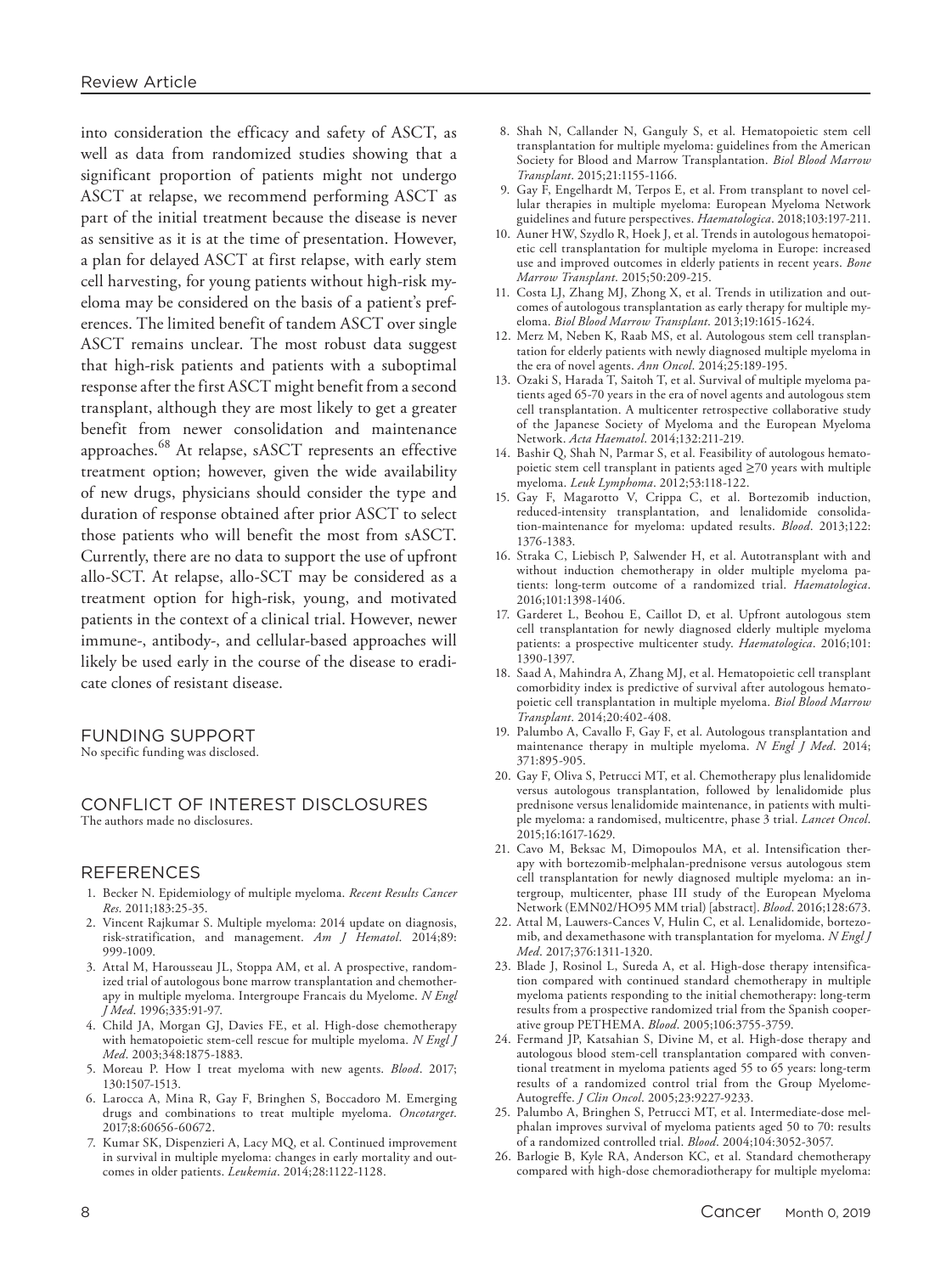final results of phase III US Intergroup Trial S9321. *J Clin Oncol*. 2006;24:929-936.

- 27. Segeren CM, Sonneveld P, van der Holt B, et al. Overall and eventfree survival are not improved by the use of myeloablative therapy following intensified chemotherapy in previously untreated patients with multiple myeloma: a prospective randomized phase 3 study. *Blood*. 2003;101:2144-2151.
- 28. Mina R, Petrucci MT, Corradini P, et al. Treatment intensification with autologous stem-cell transplantation and lenalidomide maintenance improves survival outcomes of newly diagnosed multiple myeloma patients in complete response. *Clin Lymphoma Myeloma Leuk*. 2018;18:533-540.
- 29. Durie BG, Hoering A, Abidi MH, et al. Bortezomib with lenalidomide and dexamethasone versus lenalidomide and dexamethasone alone in patients with newly diagnosed myeloma without intent for immediate autologous stem-cell transplant (SWOG S0777): a randomised, open-label, phase 3 trial. *Lancet*. 2017;389:519-527.
- 30. Facon T, Mary JY, Harousseau JL, et al. Front-line or rescue autologous bone marrow transplantation (ABMT) following a first course of high-dose melphalan (HDM) in multiple myeloma (MM)—preliminary results of a prospective randomized trial (CIAM protocol) [abstract 2729]. *Blood*. 1996;88(suppl 1):685a.
- 31. Kumar SK, Lacy MQ, Dispenzieri A, et al. Early versus delayed autologous transplantation after immunomodulatory agents–based induction therapy in patients with newly diagnosed multiple myeloma. *Cancer*. 2012;118:1585-1592.
- 32. Dunavin NC, Wei L, Elder P, et al. Early versus delayed autologous stem cell transplant in patients receiving novel therapies for multiple myeloma. *Leuk Lymphoma*. 2013;54:1658-1664.
- 33. Gay F, Oliva S, Petrucci MT, et al. Autologous transplant vs oral chemotherapy and lenalidomide in newly diagnosed young myeloma patients: a pooled analysis. *Leukemia*. 2017;31:1727-1734.
- 34. Attal M, Harousseau JL, Facon T, et al. Single versus double autologous stem-cell transplantation for multiple myeloma. *N Engl J Med*. 2003;349:2495-2502.
- 35. Fermand JP, Alberti C, Marolleau JP. Single versus tandem high dose therapy (HDT) supported with autologous blood stem cell (ABSC) transplantation using unselected or CD34-enriched ABSC: results of a two by two designed randomized trial in 230 young patients with multiple myeloma (MM). *Hematol J*. 2003;4(suppl 1):S59.
- 36. Cavo M, Tosi P, Zamagni E, et al. Prospective, randomized study of single compared with double autologous stem-cell transplantation for multiple myeloma: Bologna 96 clinical study. *J Clin Oncol*. 2007;25:2434-2441.
- 37. Mai EK, Benner A, Bertsch U, et al. Single versus tandem highdose melphalan followed by autologous blood stem cell transplantation in multiple myeloma: long-term results from the phase III GMMG-HD2 trial. *Br J Haematol*. 2016;173:731-741.
- 38. Cavo M, Petrucci MT, Di Raimondo F, et al. Upfront single versus double autologous stem cell transplantation for newly diagnosed multiple myeloma: an intergroup, multicenter, phase III study of the European Myeloma Network (EMN02/HO95 MM trial) [abstract]. *Blood*. 2016;128:991.
- 39. Stadtmauer EA, Pasquini MC, Blackwell B, et al. Comparison of autologous hematopoietic cell transplant (autoHCT), bortezomib, lenalidomide (Len) and dexamethasone (RVD) consolidation with Len maintenance (ACM), tandem autoHCT with Len maintenance (TAM) and autoHCT with Len maintenance (AM) for up-front treatment of patients with multiple myeloma (MM): primary results from the randomized phase III trial of the Blood and Marrow Transplant Clinical Trials Network (BMT CTN 0702–StaMINA trial) [abstract]. *Blood*. 2016;128:LBA-1.
- 40. Sonneveld P, van der Holt B, Segeren CM, et al. Intermediate-dose melphalan compared with myeloablative treatment in multiple myeloma: long-term follow-up of the Dutch Cooperative Group HOVON 24 trial. *Haematologica*. 2007;92:928-935.
- 41. Cavo M, Salwender H, Rosinol L, et al. Double vs single autologous stem cell transplantation after bortezomib-based induction regimens for multiple myeloma: an integrated analysis of patient-level data from phase European III studies [abstract]. *Blood*. 2013;122:767.
- 42. Donato ML, Siegel DS, Vesole DH, et al. The graft-versus-myeloma effect: chronic graft-versus-host disease but not acute

graft-versus-host disease prolongs survival in patients with multiple myeloma receiving allogeneic transplantation. *Biol Blood Marrow Transplant*. 2014;20:1211-1216.

- 43. Armeson KE, Hill EG, Costa LJ. Tandem autologous vs autologous plus reduced intensity allogeneic transplantation in the upfront management of multiple myeloma: meta-analysis of trials with biological assignment. *Bone Marrow Transplant*. 2013;48:562-567.
- 44. Kharfan-Dabaja MA, Hamadani M, Reljic T, et al. Comparative efficacy of tandem autologous versus autologous followed by allogeneic hematopoietic cell transplantation in patients with newly diagnosed multiple myeloma: a systematic review and meta-analysis of randomized controlled trials. *J Hematol Oncol*. 2013;6:2.
- 45. Garban F, Attal M, Michallet M, et al. Prospective comparison of autologous stem cell transplantation followed by dose-reduced allograft (IFM99-03 trial) with tandem autologous stem cell transplantation (IFM99-04 trial) in high-risk de novo multiple myeloma. *Blood*. 2006;107:3474-3480.
- 46. Moreau P, Garban F, Attal M, et al. Long-term follow-up results of IFM99-03 and IFM99-04 trials comparing nonmyeloablative allotransplantation with autologous transplantation in high-risk de novo multiple myeloma. *Blood*. 2008;112:3914-3915.
- 47. Bjorkstrand B, Iacobelli S, Hegenbart U, et al. Tandem autologous/ reduced-intensity conditioning allogeneic stem-cell transplantation versus autologous transplantation in myeloma: long-term follow-up. *J Clin Oncol*. 2011;29:3016-3022.
- 48. Gahrton G, Iacobelli S, Bjorkstrand B, et al. Autologous/reduced-intensity allogeneic stem cell transplantation vs autologous transplantation in multiple myeloma: long-term results of the EBMT-NMAM2000 study. *Blood*. 2013;121:5055-5063.
- 49. Bruno B, Rotta M, Patriarca F, et al. A comparison of allografting with autografting for newly diagnosed myeloma. *N Engl J Med*. 2007;356:1110-1120.
- 50. Giaccone L, Storer B, Patriarca F, et al. Long-term follow-up of a comparison of nonmyeloablative allografting with autografting for newly diagnosed myeloma. *Blood*. 2011;117:6721-6727.
- 51. Rosinol L, Perez-Simon JA, Sureda A, et al. A prospective PETHEMA study of tandem autologous transplantation versus autograft followed by reduced-intensity conditioning allogeneic transplantation in newly diagnosed multiple myeloma. *Blood*. 2008;112:3591-3593.
- 52. Krishnan A, Pasquini MC, Logan B, et al. Autologous haemopoietic stem-cell transplantation followed by allogeneic or autologous haemopoietic stem-cell transplantation in patients with multiple myeloma (BMT CTN 0102): a phase 3 biological assignment trial. *Lancet Oncol*. 2011;12:1195-1203.
- 53. Grovdal M, Nahi H, Gahrton G, et al. Autologous stem cell transplantation versus novel drugs or conventional chemotherapy for patients with relapsed multiple myeloma after previous ASCT. *Bone Marrow Transplant*. 2015;50:808-812.
- 54. Garderet L, Iacobelli S, Koster L, et al. Outcome of a salvage third autologous stem cell transplantation in multiple myeloma. *Biol Blood Marrow Transplant*. 2018;24:1372-1378.
- 55. Gonsalves WI, Gertz MA, Lacy MQ, et al. Second auto-SCT for treatment of relapsed multiple myeloma. *Bone Marrow Transplant*. 2013;48:568-573.
- 56. Michaelis LC, Saad A, Zhong X, et al. Salvage second hematopoietic cell transplantation in myeloma. *Biol Blood Marrow Transplant*. 2013;19:760-766.
- 57. Lemieux E, Hulin C, Caillot D, et al. Autologous stem cell transplantation: an effective salvage therapy in multiple myeloma. *Biol Blood Marrow Transplant*. 2013;19:445-449.
- 58. Yhim HY, Kim K, Kim JS, et al. Matched-pair analysis to compare the outcomes of a second salvage auto-SCT to systemic chemotherapy alone in patients with multiple myeloma who relapsed after front-line auto-SCT. *Bone Marrow Transplant*. 2013;48:425-432.
- 59. Cook G, Williams C, Brown JM, et al. High-dose chemotherapy plus autologous stem-cell transplantation as consolidation therapy in patients with relapsed multiple myeloma after previous autologous stem-cell transplantation (NCRI Myeloma X Relapse [Intensive trial]): a randomised, open-label, phase 3 trial. *Lancet*. 2014;15: 874-885.
- 60. Manjappa S, Fiala MA, King J, Kohnen DA, Vij R. The efficacy of salvage autologous stem cell transplant among patients with multiple